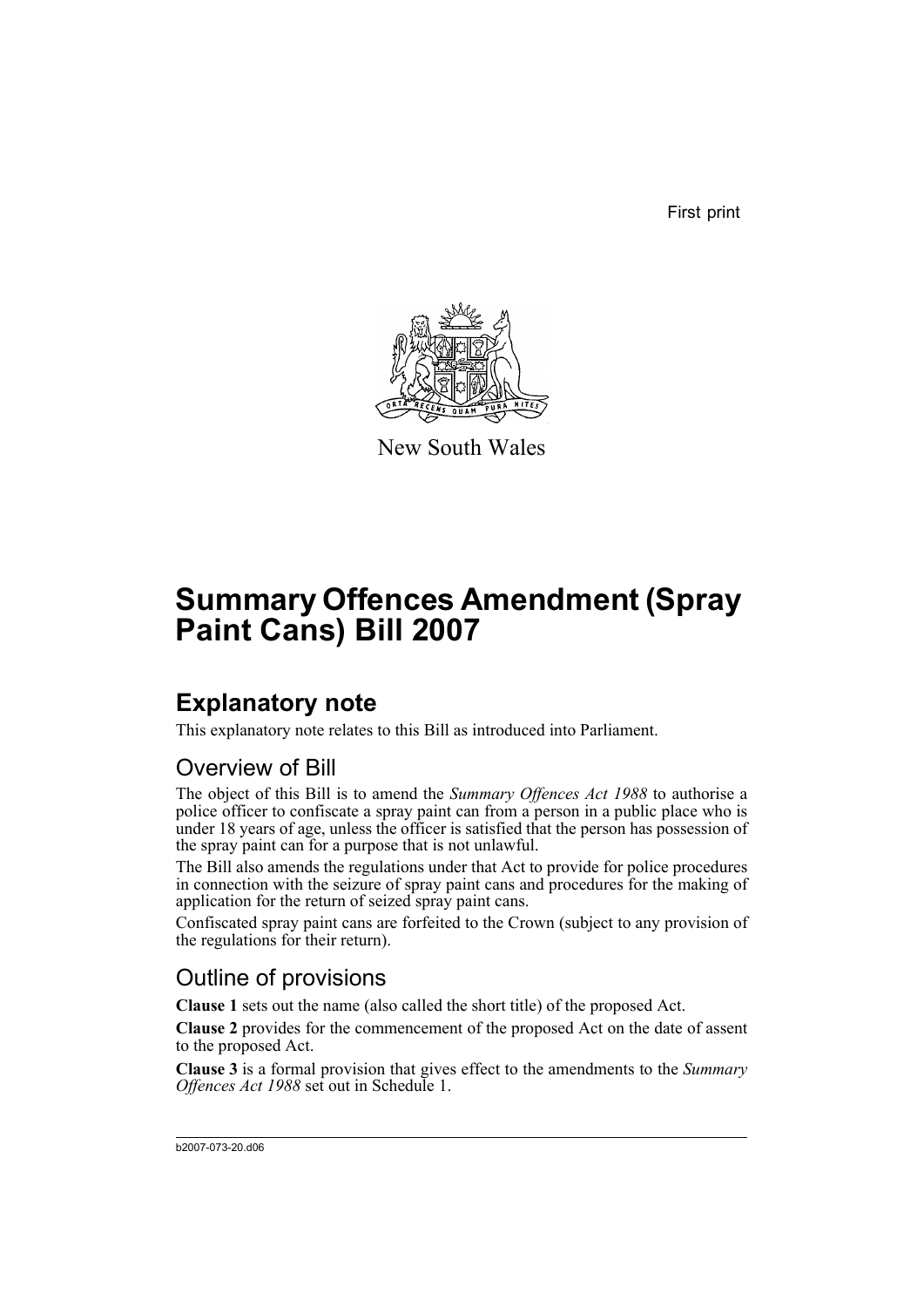Explanatory note

**Clause 4** is a formal provision that gives effect to the amendments to the *Summary Offences Regulation 2005* set out in Schedule 2.

**Clause 5** provides for the repeal of the proposed Act after all the amendments made by the proposed Act have commenced. Once the amendments have commenced the proposed Act will be spent and section 30 of the *Interpretation Act 1987* provides that the repeal of an amending Act does not affect the amendments made by that Act.

### **Schedule 1 Amendment of Summary Offences Act 1988**

**Schedule 1 [4]** makes the amendments to the *Summary Offences Act 1988* referred to in the Overview. **Schedule 1 [1]–[3]** make consequential amendments.

### **Schedule 2 Amendment of Summary Offences Regulation 2005**

**Schedule 2** makes the amendments to the *Summary Offences Regulation 2005* referred to in the Overview.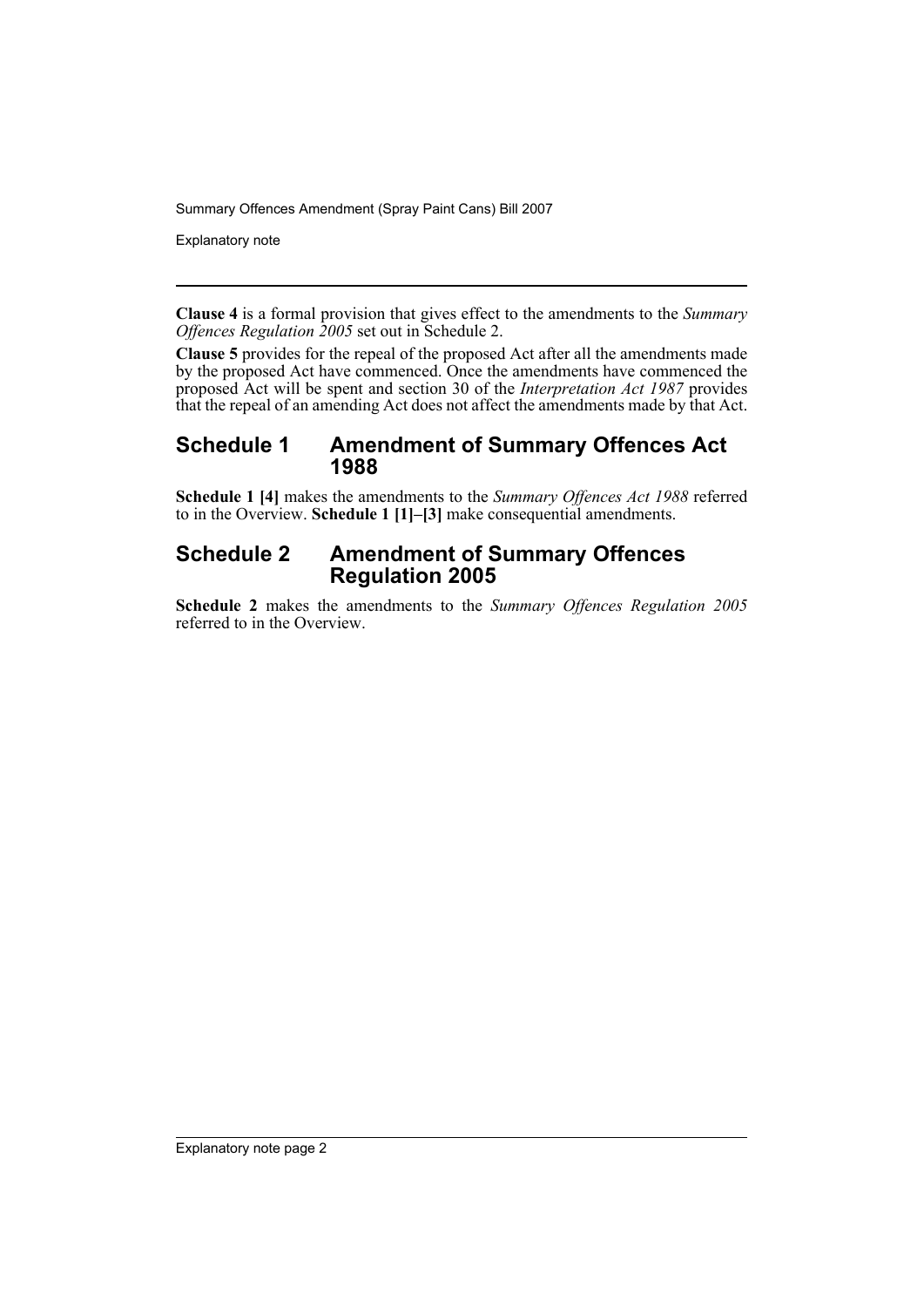First print



New South Wales

## **Summary Offences Amendment (Spray Paint Cans) Bill 2007**

### **Contents**

|            |                                               | Page                 |
|------------|-----------------------------------------------|----------------------|
|            | Name of Act                                   |                      |
|            | Commencement                                  | 2                    |
|            | Amendment of Summary Offences Act 1988 No 25  | $\mathbf{2}^{\circ}$ |
| 4          | Amendment of Summary Offences Regulation 2005 | 2                    |
| 5          | Repeal of Act                                 | 2                    |
| Schedule 1 | Amendment of Summary Offences Act 1988        | 3                    |
| Schedule 2 | Amendment of Summary Offences Regulation 2005 |                      |
|            |                                               |                      |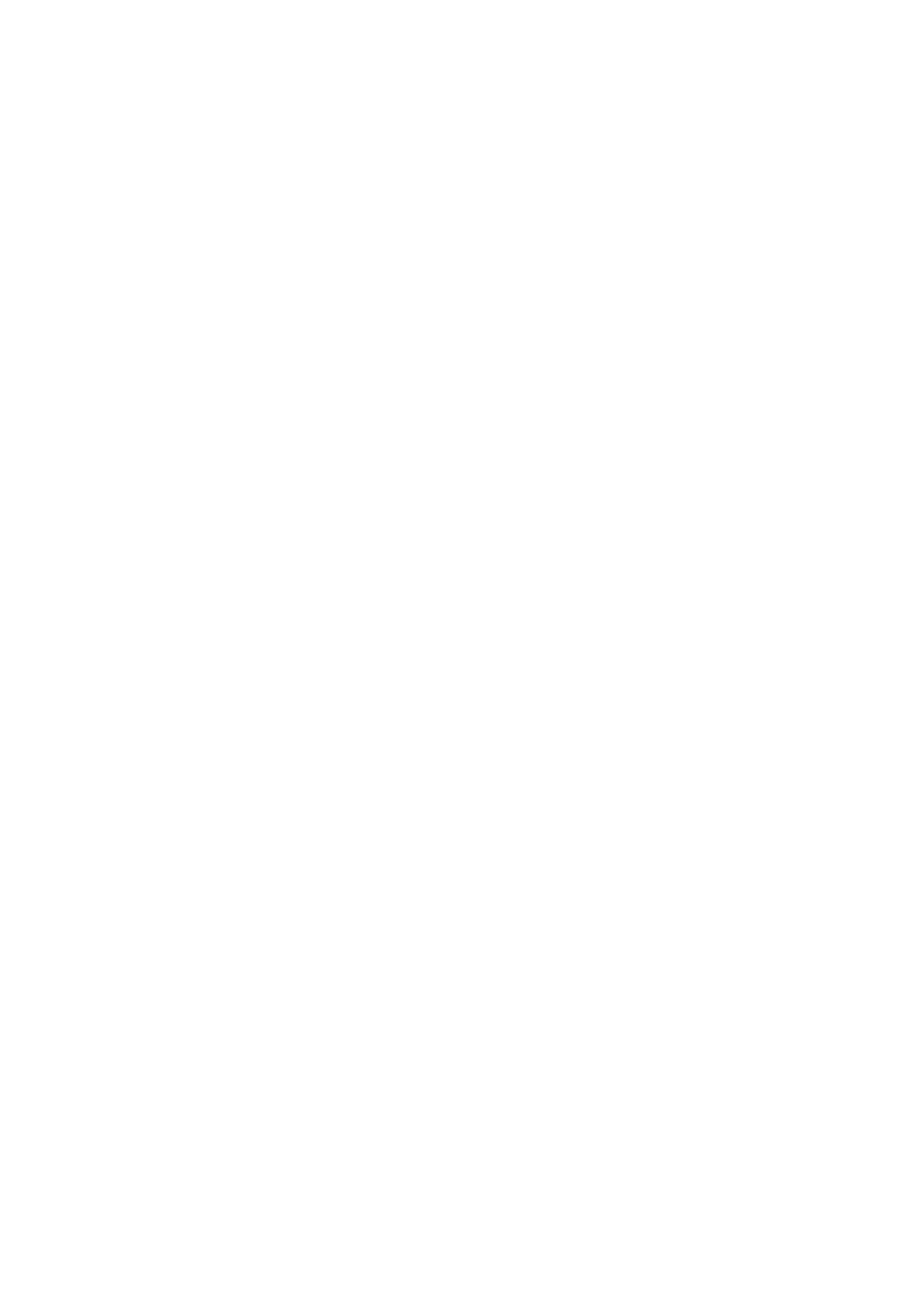

New South Wales

## **Summary Offences Amendment (Spray Paint Cans) Bill 2007**

No , 2007

#### **A Bill for**

An Act to amend the *Summary Offences Act 1988* and the *Summary Offences Regulation 2005* to provide for the confiscation of spray paint cans from minors in public places.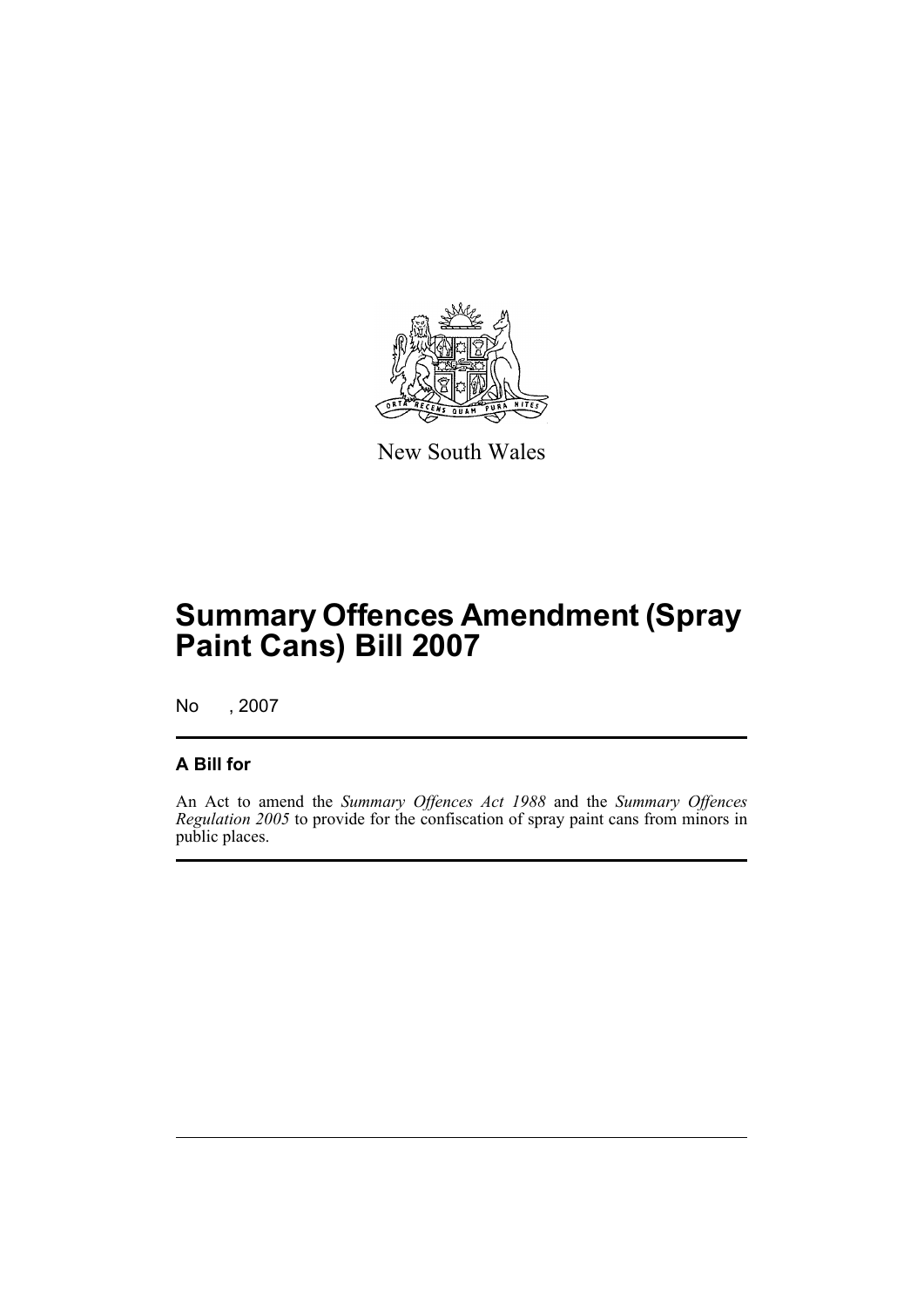<span id="page-5-4"></span><span id="page-5-3"></span><span id="page-5-2"></span><span id="page-5-1"></span><span id="page-5-0"></span>

|              |                      | The Legislature of New South Wales enacts:                                                                                                                | 1                   |
|--------------|----------------------|-----------------------------------------------------------------------------------------------------------------------------------------------------------|---------------------|
| 1            |                      | <b>Name of Act</b>                                                                                                                                        | $\overline{2}$      |
|              |                      | This Act is the Summary Offences Amendment (Spray Paint Cans)<br><i>Act 2007.</i>                                                                         | 3<br>$\overline{4}$ |
| $\mathbf{2}$ |                      | Commencement                                                                                                                                              | 5                   |
|              |                      | This Act commences on the date of assent to this Act.                                                                                                     | 6                   |
| 3            |                      | <b>Amendment of Summary Offences Act 1988 No 25</b>                                                                                                       | $\overline{7}$      |
|              |                      | The Summary Offences Act 1988 is amended as set out in Schedule 1.                                                                                        | 8                   |
| 4            |                      | <b>Amendment of Summary Offences Regulation 2005</b>                                                                                                      | 9                   |
|              |                      | The Summary Offences Regulation 2005 is amended as set out in<br>Schedule 2.                                                                              | 10<br>11            |
| 5            | <b>Repeal of Act</b> |                                                                                                                                                           |                     |
|              | (1)                  | This Act is repealed on the day following the day on which this Act<br>commences.                                                                         | 13<br>14            |
|              | (2)                  | The repeal of this Act does not, because of the operation of section 30<br>of the <i>Interpretation Act 1987</i> , affect any amendment made by this Act. | 15<br>16            |
|              |                      |                                                                                                                                                           |                     |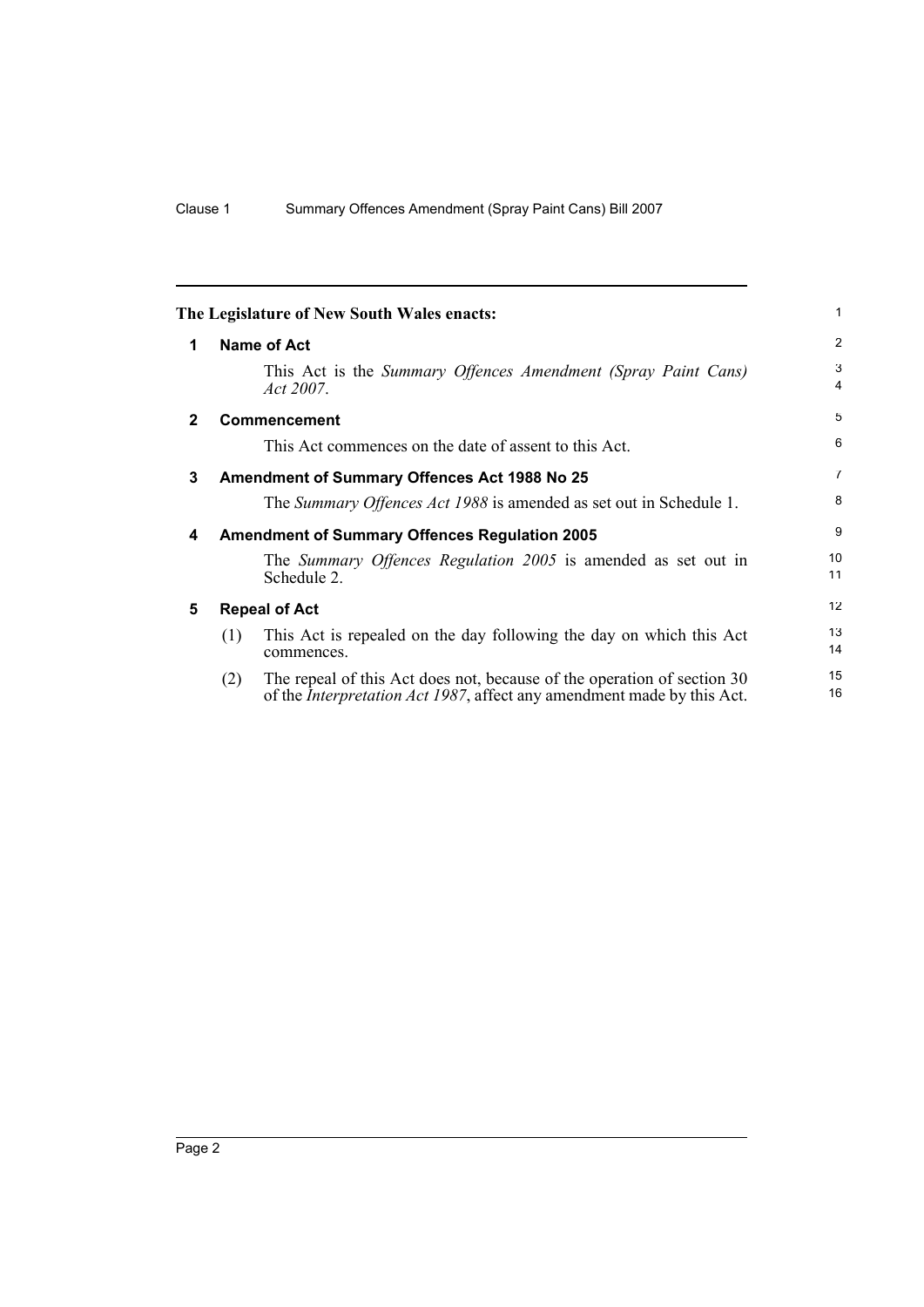Amendment of Summary Offences Act 1988 Schedule 1

<span id="page-6-0"></span>

| <b>Schedule 1</b> |                                                                                                                  | 1988               | <b>Amendment of Summary Offences Act</b> | $\mathbf{1}$<br>$\overline{2}$                                                                                                                                                                                                                                                                                                                    |                            |
|-------------------|------------------------------------------------------------------------------------------------------------------|--------------------|------------------------------------------|---------------------------------------------------------------------------------------------------------------------------------------------------------------------------------------------------------------------------------------------------------------------------------------------------------------------------------------------------|----------------------------|
|                   |                                                                                                                  |                    |                                          | (Section 3)                                                                                                                                                                                                                                                                                                                                       | 3                          |
| [1]               |                                                                                                                  |                    | <b>Section 3 Definitions</b>             |                                                                                                                                                                                                                                                                                                                                                   | 4                          |
|                   | Insert in alphabetical order in section $3(1)$ :<br>spray paint can means a spray can that contains spray paint. |                    |                                          |                                                                                                                                                                                                                                                                                                                                                   | 5<br>6                     |
| [2]               | Section 10C Sale of spray paint cans to persons under 18<br>Omit section 10C (7).                                |                    |                                          | 7                                                                                                                                                                                                                                                                                                                                                 |                            |
|                   |                                                                                                                  |                    |                                          |                                                                                                                                                                                                                                                                                                                                                   | 8                          |
| $[3]$             |                                                                                                                  |                    |                                          | Section 10D Unsecured display by retailers of spray paint cans                                                                                                                                                                                                                                                                                    | 9                          |
|                   |                                                                                                                  |                    |                                          | Omit the definition of <i>spray paint can</i> from section $10D(5)$ .                                                                                                                                                                                                                                                                             | 10                         |
| [4]               |                                                                                                                  | <b>Section 10E</b> |                                          |                                                                                                                                                                                                                                                                                                                                                   | 11                         |
|                   |                                                                                                                  |                    | Insert after section 10D:                |                                                                                                                                                                                                                                                                                                                                                   | 12                         |
|                   | 10E                                                                                                              |                    |                                          | Confiscation of spray paint cans from minors                                                                                                                                                                                                                                                                                                      | 13                         |
|                   |                                                                                                                  | (1)                |                                          | A police officer may seize a spray paint can in the possession of<br>a person in a public place if the officer suspects on reasonable<br>grounds that the person is under the age of 18 years, unless the<br>person satisfies the officer that the person has the spray paint can<br>in his or her possession for a purpose that is not unlawful. | 14<br>15<br>16<br>17<br>18 |
|                   |                                                                                                                  | (2)                | paint can.                               | A spray paint can may be seized from a person under this section<br>whether or not the person has been or is to be charged with any<br>offence in connection with the person's possession of the spray                                                                                                                                            | 19<br>20<br>21<br>22       |
|                   |                                                                                                                  | (3)                | Crown.                                   | A spray paint can seized under this section is forfeited to the                                                                                                                                                                                                                                                                                   | 23<br>24                   |
|                   |                                                                                                                  | (4)                |                                          | The regulations may make provision for or with respect to:                                                                                                                                                                                                                                                                                        | 25                         |
|                   |                                                                                                                  |                    | (a)                                      | the procedure to be followed as regards the seizure of spray<br>paint cans under this section and the procedure to be<br>followed after their seizure, and                                                                                                                                                                                        | 26<br>27<br>28             |
|                   |                                                                                                                  |                    | (b)                                      | without limiting paragraph (a),<br>prescribing<br>the<br>circumstances in which and the procedure by which spray<br>paint cans seized under this section are to be returned and<br>providing for the jurisdiction of a court to order their<br>return.                                                                                            | 29<br>30<br>31<br>32<br>33 |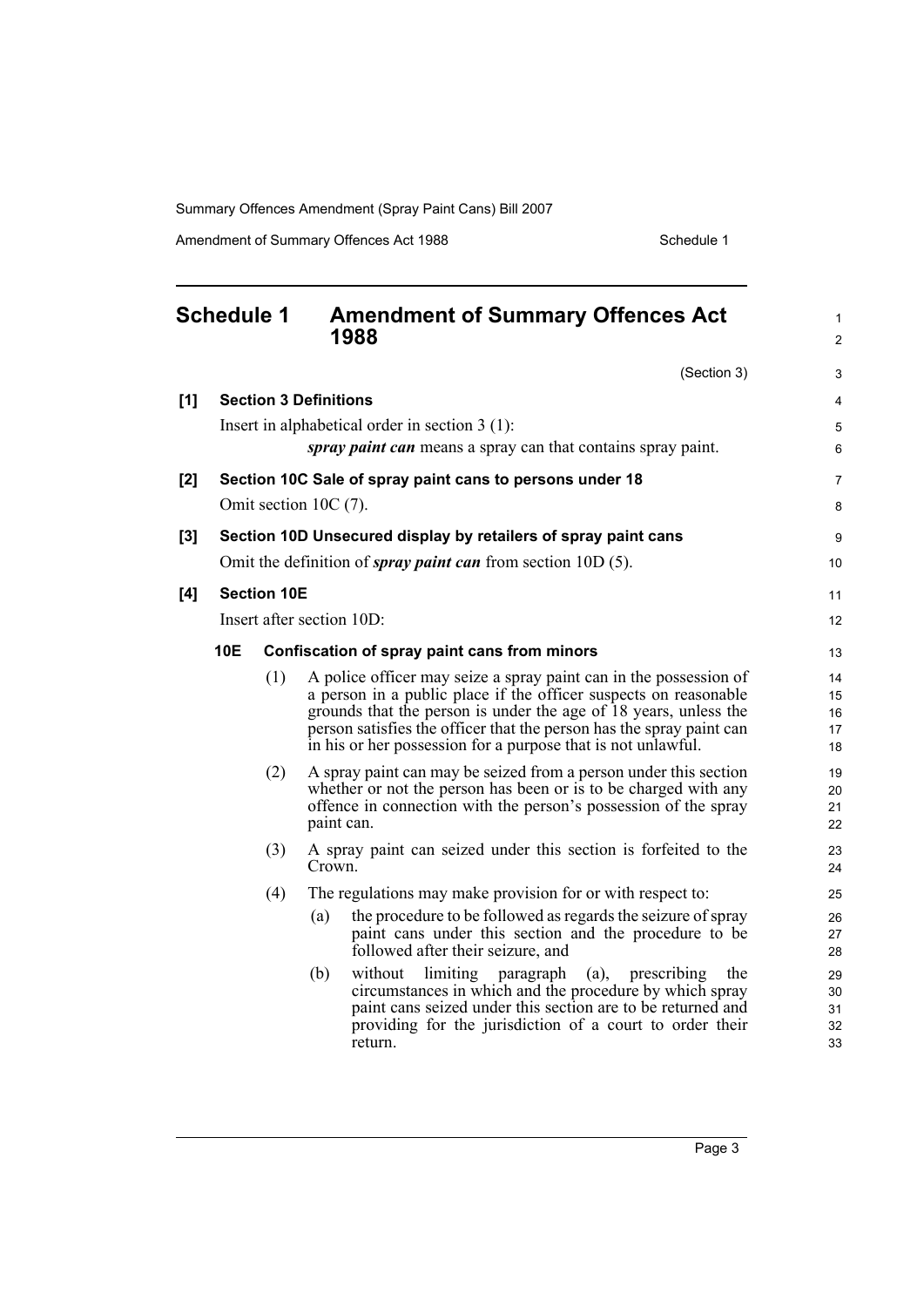**Part 2A Seized spray paint cans**

**10B Disposal of seized spray paint cans**

**Part 2A**

Insert after Part 2:

**10A Reasons for seizure**

#### <span id="page-7-0"></span>**Schedule 2 Amendment of Summary Offences Regulation 2005**

**10C Information as to custody of seized spray paint can**

issued to that person:

|     |                                                                                                                                                                      | (Section 4)                                                                                                                                                                           | 3            |  |  |
|-----|----------------------------------------------------------------------------------------------------------------------------------------------------------------------|---------------------------------------------------------------------------------------------------------------------------------------------------------------------------------------|--------------|--|--|
| Α   |                                                                                                                                                                      |                                                                                                                                                                                       | 4            |  |  |
|     | after Part 2:                                                                                                                                                        |                                                                                                                                                                                       | 5            |  |  |
|     |                                                                                                                                                                      | 2A Seized spray paint cans                                                                                                                                                            | 6            |  |  |
|     |                                                                                                                                                                      | <b>Reasons for seizure</b>                                                                                                                                                            | 7            |  |  |
| (1) |                                                                                                                                                                      | When seizing a spray paint can under section 10E of the Act<br>(referred to in this Part as a <b>seized spray paint can</b> ), a police<br>officer must give reasons for the seizure. | 8<br>9<br>10 |  |  |
| (2) | For that purpose, the police officer must tell the person from<br>whom the spray paint can is seized that the police officer:                                        |                                                                                                                                                                                       |              |  |  |
|     | (a)                                                                                                                                                                  | suspects that the person is under the age of 18 years, and                                                                                                                            | 13           |  |  |
|     | (b)                                                                                                                                                                  | is not satisfied that the person has the spray paint can in his<br>or her possession for a purpose that is not unlawful.                                                              | 14<br>15     |  |  |
|     |                                                                                                                                                                      | Disposal of seized spray paint cans                                                                                                                                                   | 16           |  |  |
|     |                                                                                                                                                                      | A seized spray paint can may be disposed of immediately if:                                                                                                                           | 17           |  |  |
|     | (a)                                                                                                                                                                  | part of the contents of the can have been used, or                                                                                                                                    | 18           |  |  |
|     | (b)                                                                                                                                                                  | it is otherwise of negligible value.                                                                                                                                                  | 19           |  |  |
|     |                                                                                                                                                                      | Information as to custody of seized spray paint can                                                                                                                                   | 20           |  |  |
| (1) | If a seized spray paint can is not to be disposed of immediately,<br>the police officer concerned must inform the person from whom<br>the spray paint can is seized: |                                                                                                                                                                                       |              |  |  |
|     | (a)                                                                                                                                                                  | that the spray paint can will be taken to a specified police<br>station and kept there for at least 7 days, and                                                                       | 24<br>25     |  |  |
|     | (b)                                                                                                                                                                  | that a claim for return of the spray paint can may be made<br>at that police station.                                                                                                 | 26<br>27     |  |  |
| (2) | A receipt specifying details of the seized spray paint can must be<br>issued to that nerson:                                                                         |                                                                                                                                                                                       |              |  |  |

30

1  $\overline{2}$ 

(a) at the time of seizure, by the police officer concerned, or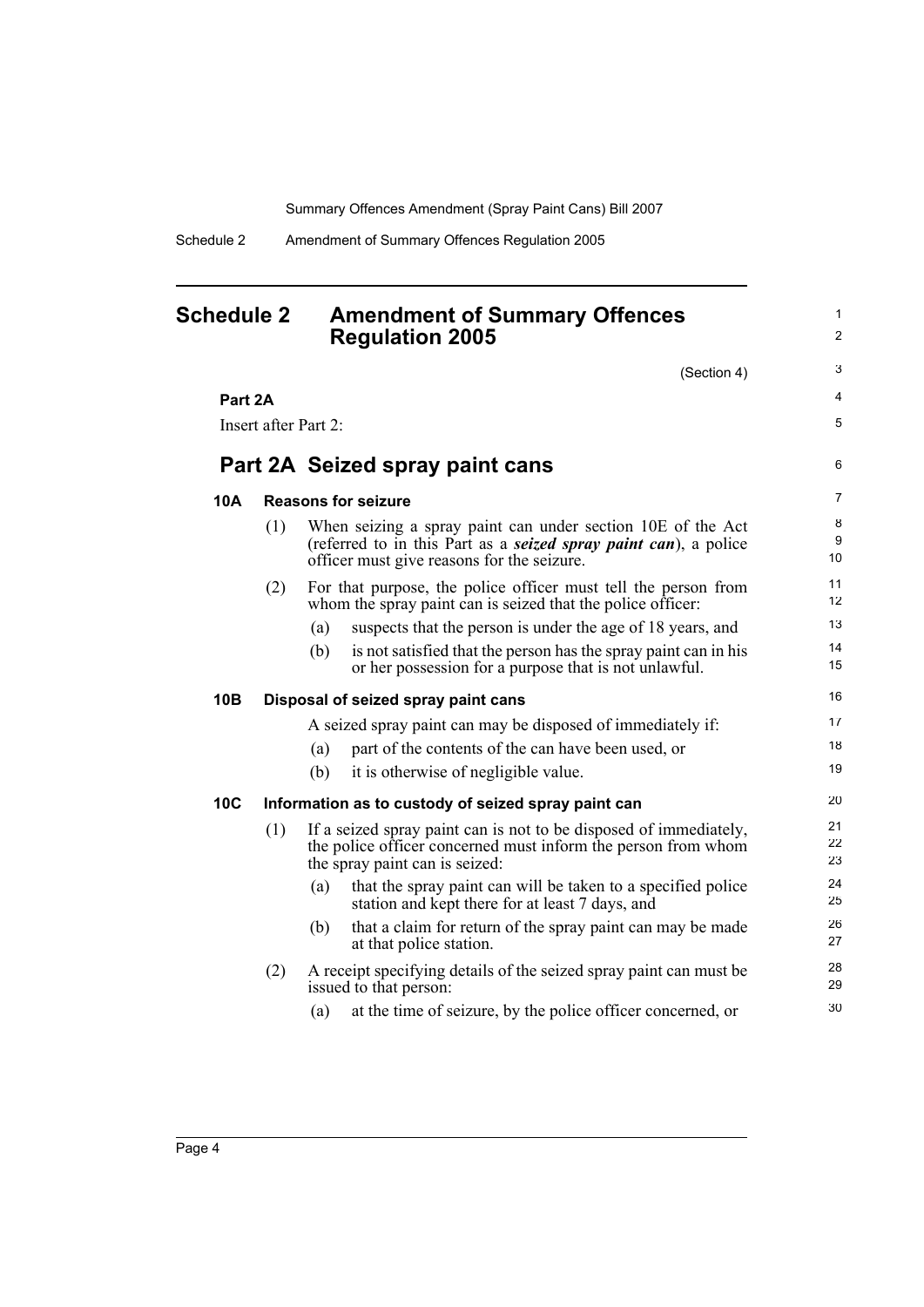|     |                                                     | (b)                                                                                                                                                                                                                                                                                                                  | at the time the spray paint can is taken to a police station,<br>by any police officer there.                                                                                                                                                                | $\mathbf{1}$<br>$\overline{2}$ |  |
|-----|-----------------------------------------------------|----------------------------------------------------------------------------------------------------------------------------------------------------------------------------------------------------------------------------------------------------------------------------------------------------------------------|--------------------------------------------------------------------------------------------------------------------------------------------------------------------------------------------------------------------------------------------------------------|--------------------------------|--|
| 10D | Seized spray paint can to be kept at police station |                                                                                                                                                                                                                                                                                                                      |                                                                                                                                                                                                                                                              |                                |  |
|     | (1)                                                 |                                                                                                                                                                                                                                                                                                                      | A seized spray paint can that is not disposed of immediately must<br>be taken to the appropriate police station and kept there for at<br>least 7 days.                                                                                                       | 4<br>5<br>6                    |  |
|     | (2)                                                 | taken.                                                                                                                                                                                                                                                                                                               | The appropriate police station is the one to which the person from<br>whom the spray paint can was seized was informed it would be                                                                                                                           | 7<br>8<br>9                    |  |
|     | (3)                                                 |                                                                                                                                                                                                                                                                                                                      | A seized spray paint can kept at a police station may be disposed<br>of if a claim for its return under clause 10E is not made within 7<br>days after the spray paint can was seized.                                                                        | 10<br>11<br>12                 |  |
| 10E | Claim for seized spray paint can                    |                                                                                                                                                                                                                                                                                                                      |                                                                                                                                                                                                                                                              |                                |  |
|     | (1)                                                 | A seized spray paint can kept at a police station may be claimed<br>by, and if claimed must be returned to, the person from whom it<br>was seized if:                                                                                                                                                                |                                                                                                                                                                                                                                                              |                                |  |
|     |                                                     | (a)                                                                                                                                                                                                                                                                                                                  | the person establishes that the person was at least 18 years<br>of age at the time of the seizure, or                                                                                                                                                        | 17<br>18                       |  |
|     |                                                     | (b)                                                                                                                                                                                                                                                                                                                  | the person establishes that the person had the spray paint<br>can in his or her possession for a purpose that is not<br>unlawful (being a purpose of which the police officer who<br>seized the spray paint can was informed at the time of its<br>seizure). | 19<br>20<br>21<br>22<br>23     |  |
|     | (2)                                                 | If a claim for a seized spray paint can is rejected, the spray paint<br>can must be kept for at least another 7 days (to allow for an<br>application to be made to a court under clause 10F) and may be<br>disposed of if an application under that clause is not made within<br>7 days after the claim is rejected. |                                                                                                                                                                                                                                                              |                                |  |
|     | (3)                                                 |                                                                                                                                                                                                                                                                                                                      | If an application under clause 10F is made before the seized spray<br>paint can is disposed of, the spray paint can must be kept until the<br>application is determined.                                                                                     | 29<br>30<br>31                 |  |